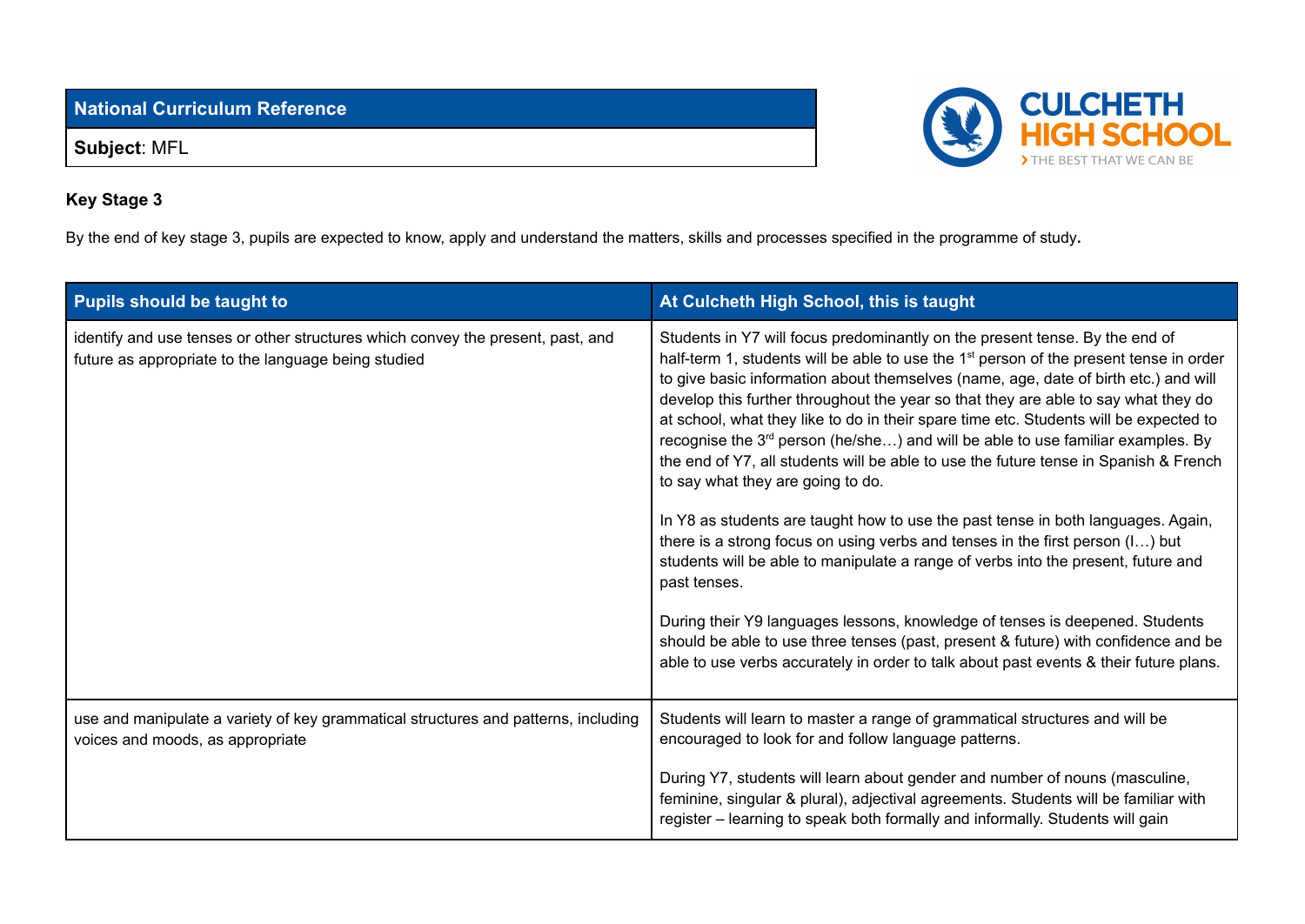|                                                                                                                                                                                                               | knowledge on definite and indefinite articles as well as possessive adjectives when<br>talking about family members.<br>In Y8 and Y9 languages lessons, students will deepen their knowledge of the<br>grammar of the target language. Students will be encouraged to find patterns in<br>language, and manipulate familiar grammar to create new sentences and<br>structures. By the end of Y9, students will have sound knowledge of infinitives &<br>how to use them; the imperfect & conditional tenses and will be able to speak &<br>write in the target language with some confidence.                                                                                                                                         |
|---------------------------------------------------------------------------------------------------------------------------------------------------------------------------------------------------------------|---------------------------------------------------------------------------------------------------------------------------------------------------------------------------------------------------------------------------------------------------------------------------------------------------------------------------------------------------------------------------------------------------------------------------------------------------------------------------------------------------------------------------------------------------------------------------------------------------------------------------------------------------------------------------------------------------------------------------------------|
| develop and use a wide-ranging and deepening vocabulary that goes beyond their<br>immediate needs and interests, allowing them to give and justify opinions and take<br>part in discussion about wider issues | Students will be taught a wide range of vocabulary on a variety of topics eg. family,<br>friendship, local area, work, leisure activities, food, clothing.<br>Students will gain knowledge on the culture of countries different to their own eg.<br>French/Spanish-speaking countries around the world, not limited to France &<br>Spain. For example during Y7 students will discuss the similarities and differences<br>between the English and French school systems, and during Y8 when discussing<br>different school uniforms in countries that speak Spanish. In Y9, students will study<br>fairly mature & key issues such as the environment, the significance of fair trade,<br>and the importance of a healthy lifestyle. |
| use accurate grammar, spelling and punctuation.                                                                                                                                                               | We expect students to use correct grammar, spelling and punctuation in all work.<br>We have high expectations of accuracy when writing in both English and the target<br>language, even when grammar and punctuation differ eg. upside-down question<br>mark at the start of Spanish questions, no capital letters used for days of the<br>week/months. Misunderstandings and mistakes are corrected in green pen via<br>written feedback in students books, as per dept. feedback policy.                                                                                                                                                                                                                                            |
| listen to a variety of forms of spoken language to obtain information and respond<br>appropriately                                                                                                            | Students will listen to the target language from a variety of sources eg. listening<br>exercises from textbooks, songs, video clips. We assess understanding through<br>exercises completed in lessons, as well as QMAs.                                                                                                                                                                                                                                                                                                                                                                                                                                                                                                              |
| transcribe words and short sentences that they hear with increasing accuracy                                                                                                                                  | Students will be required to transcribe words during a range of listening tasks<br>throughout KS3. This skill will be tested during QMA listening tests & activities in                                                                                                                                                                                                                                                                                                                                                                                                                                                                                                                                                               |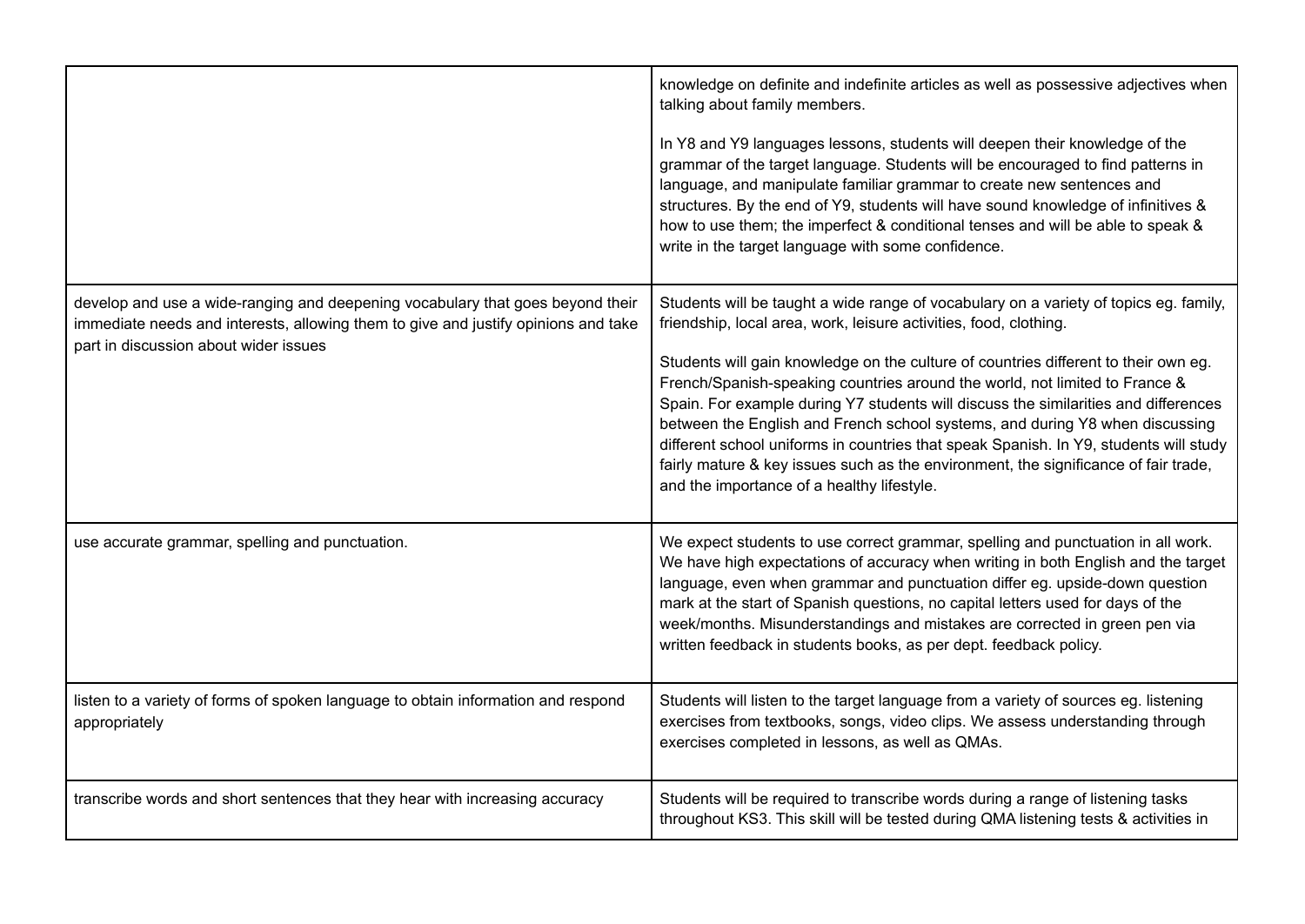|                                                                                                                                                                                                                | class.                                                                                                                                                                                                                                                                                                                                                                                                                                                                                                                                                                                                                                                                                             |
|----------------------------------------------------------------------------------------------------------------------------------------------------------------------------------------------------------------|----------------------------------------------------------------------------------------------------------------------------------------------------------------------------------------------------------------------------------------------------------------------------------------------------------------------------------------------------------------------------------------------------------------------------------------------------------------------------------------------------------------------------------------------------------------------------------------------------------------------------------------------------------------------------------------------------|
| write prose using an increasingly wide range of grammar and vocabulary, write<br>creatively to express their own ideas and opinions, and translate short written text<br>accurately into the foreign language. | Students in Y7, Y8 & Y9 will complete a range of Assessment for Learning written<br>tasks per year. Targeted & detailed feedback is provided which celebrates progress<br>and how to improve work further.                                                                                                                                                                                                                                                                                                                                                                                                                                                                                         |
| initiate and develop conversations, coping with unfamiliar language and<br>unexpected responses, making use of important social conventions such as formal<br>modes of address                                 | KS3 MFL lessons provide students with opportunities to practise speaking in the<br>target language and using it to communicate with others effectively. By the end of<br>Y7, students will be able to give basic information about themselves, will be able to<br>provide their own opinions on a range of topics and will be able to ask and answer<br>basic questions. By the end of Y8, students will learn to develop this skill by<br>utilising their wider knowledge of vocabulary and three tenses to answer a range of<br>questions on various topics. By the end of Y9, students will be able to extend their<br>answers and overall fluency and confidence when speaking Spanish/French. |
| express and develop ideas clearly and with increasing accuracy, both orally and in<br>writing                                                                                                                  | Students will be required to provide their own opinions, and to justify these with<br>reasons eg. on school subjects, their houses, town, & free-time activities.<br>Students will need to show that they can recognise when somebody is giving their<br>opinion.<br>During AfL tasks (extended writing tasks) and class discussions, students will be<br>required to express their own opinions accurately, clearly and with confidence.                                                                                                                                                                                                                                                          |
| speak coherently and confidently, with increasingly accurate pronunciation and<br>intonation                                                                                                                   | Across all years in KS3, students will be required to provide their own opinions<br>during class discussions on a range of topics through different activities and this<br>will be assessed formally during QMA speaking tasks across the three years.                                                                                                                                                                                                                                                                                                                                                                                                                                             |
| read and show comprehension of original and adapted materials from a range of<br>different sources, understanding the purpose, important ideas and details, and                                                | Students are exposed to a wide range of reading materials such as emails, poetry,                                                                                                                                                                                                                                                                                                                                                                                                                                                                                                                                                                                                                  |